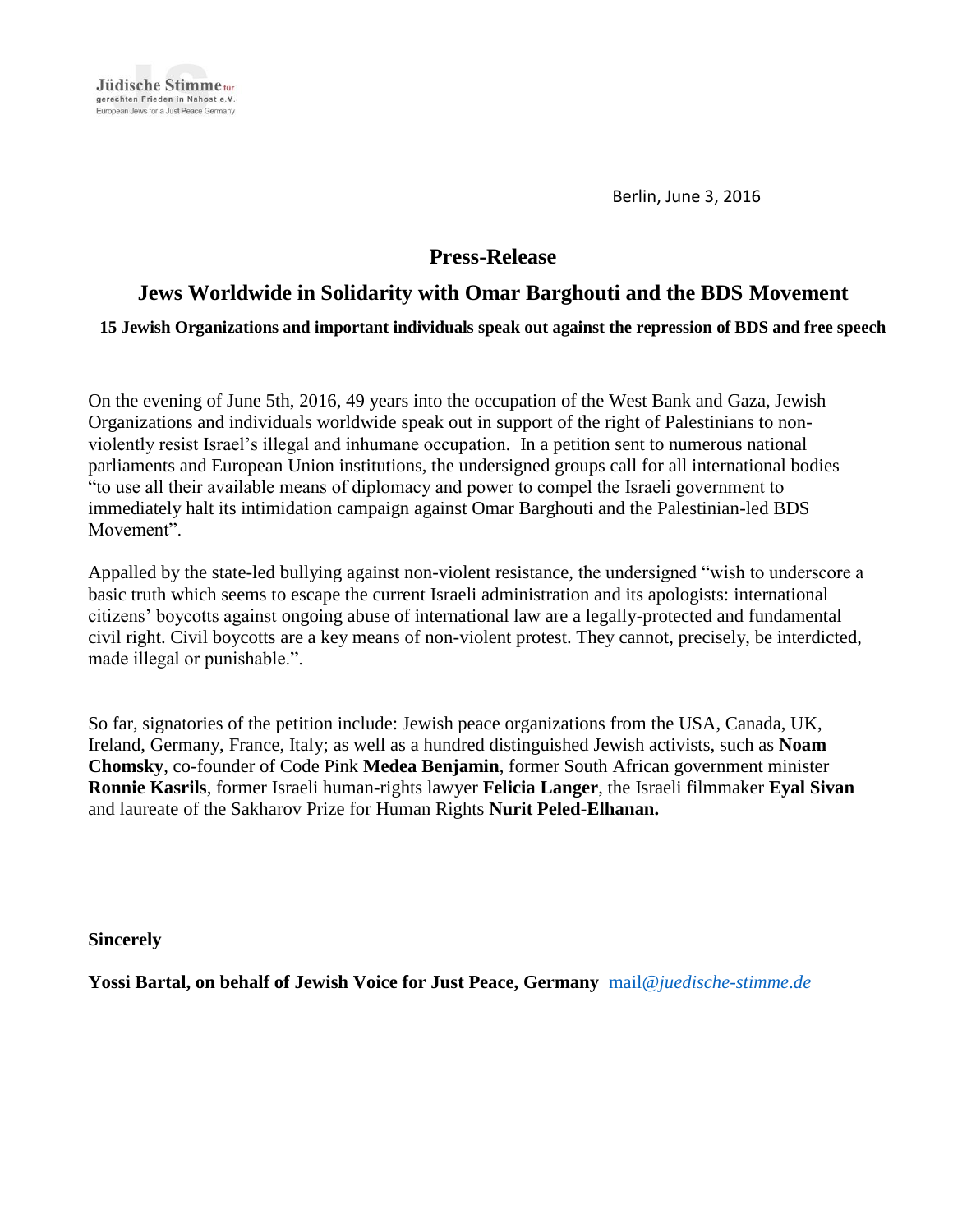$T_{\Omega}$ .

House of Representatives and Congress of the United States of America

European Commission, European Parliament

Governments and Parliaments of Canada, France, Germany, Israel, Italy, Mexico, Ireland, Spain, South Africa, Sweden, and UK

## **Jews Worldwide in Solidarity with Omar Barghouti and BDS activists**

We, the undersigned Jewish organizations and individuals from various countries all over the world, call upon all governments as well as upon international bodies to use all their available means of diplomacy and power to compel the Israeli government to immediately halt its intimidation campaign against Omar Barghouti and the Palestinian-led BDS Movement.

Israel has officially declared its determination to use everything in its power to intimidate and suppress the leaders and supporters of the international BDS movement—including the usage of targeted actions by intelligence agencies $^1$ . Israel's Minister of Justice Ayelet Shaked instructed the international department of her ministry "to prepare a plan of legal steps" in order to "move from defence to offence" against the BDS movement<sup>2</sup> already a year ago, with the full backing of the Israeli government, to run a massive campaign aimed at criminalizing the internationally-growing BDS movement, and at silencing any protest against the ongoing Israeli occupation.

Meanwhile Aryeh Deri, Israel's Interior Minister personally took efforts to revoke the permanent residency status<sup>3</sup> of Mr. Omar Barghouti, co-founder of the BDS movement. He has been barred from leaving the country ever since. His life and well-being have been threatened by Israeli officials repeatedly.

As Jewish organizations and individuals committed to human rights, to democracy and to the rule of law, we speak out against the widespread attacks by the current Israeli government against the BDS movement. Appalled by this state-led bullying against non-violent resistance to the illegal Israeli occupation, we wish to underscore a basic truth which seems to escape the current Israeli administration and its apologists:

**International citizens' boycotts against ongoing abuse of international law are a legally-protected and fundamental civil right. Civil boycotts are a key means of non-violent protest. They cannot, precisely, be interdicted, made illegal or punishable.**

**In steadfast defence of accepted universal human rights and established standards of international law and decency, we therefore demand:**

- **The end to Mr. Barghouti's residency restriction and the reinstatement of his right to free movement<sup>4</sup>**
- **The guaranteeing of Mr. Barghouti's and all other Palestinians' freedom of movement<sup>5</sup> , of political expression<sup>6</sup> and of assembly<sup>7</sup>**
- **The immediate cessation of all political and legal attempts to criminalize support for BDS and the recognition and restitution of the inalienable right to non-violently resist unjust state actions like occupation and apartheid**

#### **Signing Organizations:**

| Alliance of Concerned Jewish Canadians (ACJC)                         | Canada     |
|-----------------------------------------------------------------------|------------|
| Code Pink                                                             | <b>USA</b> |
| European Jews for a Just Peace (EJJP)                                 | Europe     |
| Independent Jewish Voices (IJV)                                       | Canada     |
| Independent Jewish Voices(IJV)                                        | UK         |
| International Jewish Antizionist Network USA (IJAN USA)               | <b>USA</b> |
| It's Kosher to Boycott Israeli Goods (Jews4Big)                       | UK         |
| Jewish Socialists' Group (JSG)                                        | UK         |
| Jewish Voice for a Just Peace (Juedische Stimme)                      | Germany    |
| Jewish Voice for Peace (JVP)                                          | Ireland    |
| Jewish-Palestinian Dialogue Group                                     | Germany    |
| Jews for a Just Peace North Carolina ( <i>ifajpNC</i> )               | <b>USA</b> |
| Jews for Justice for Palestine ( <i>ififp</i> )                       | UK         |
| Rete' Ebrei contro l'Occupazione (Network of Jews against Occupation) | Italy      |
| union juive française pour la paix (uifp)                             |            |

 $\overline{a}$  $1$ http://www.ynet.co.il/articles/0,7340,L-4784262,00.html

3 http://www.ynet.co.il/articles/0,7340,L-4784262,00.html

<sup>&</sup>lt;sup>2</sup> http://www.herzliyaconference.org/eng/?CategoryID=544&ArticleID=2676&SearchParam=bds

<sup>&</sup>lt;sup>4</sup> Art. 15 Universal Declaration of Human Rights (UDHR).

<sup>&</sup>lt;sup>5</sup> Art. 12 International Covention on Civil and Political Rights (ICCPR) and Art. 13. UHRD

 $^6$  Art. 19 ICCPR

 $<sup>7</sup>$  Art. 21 ICCPR</sup>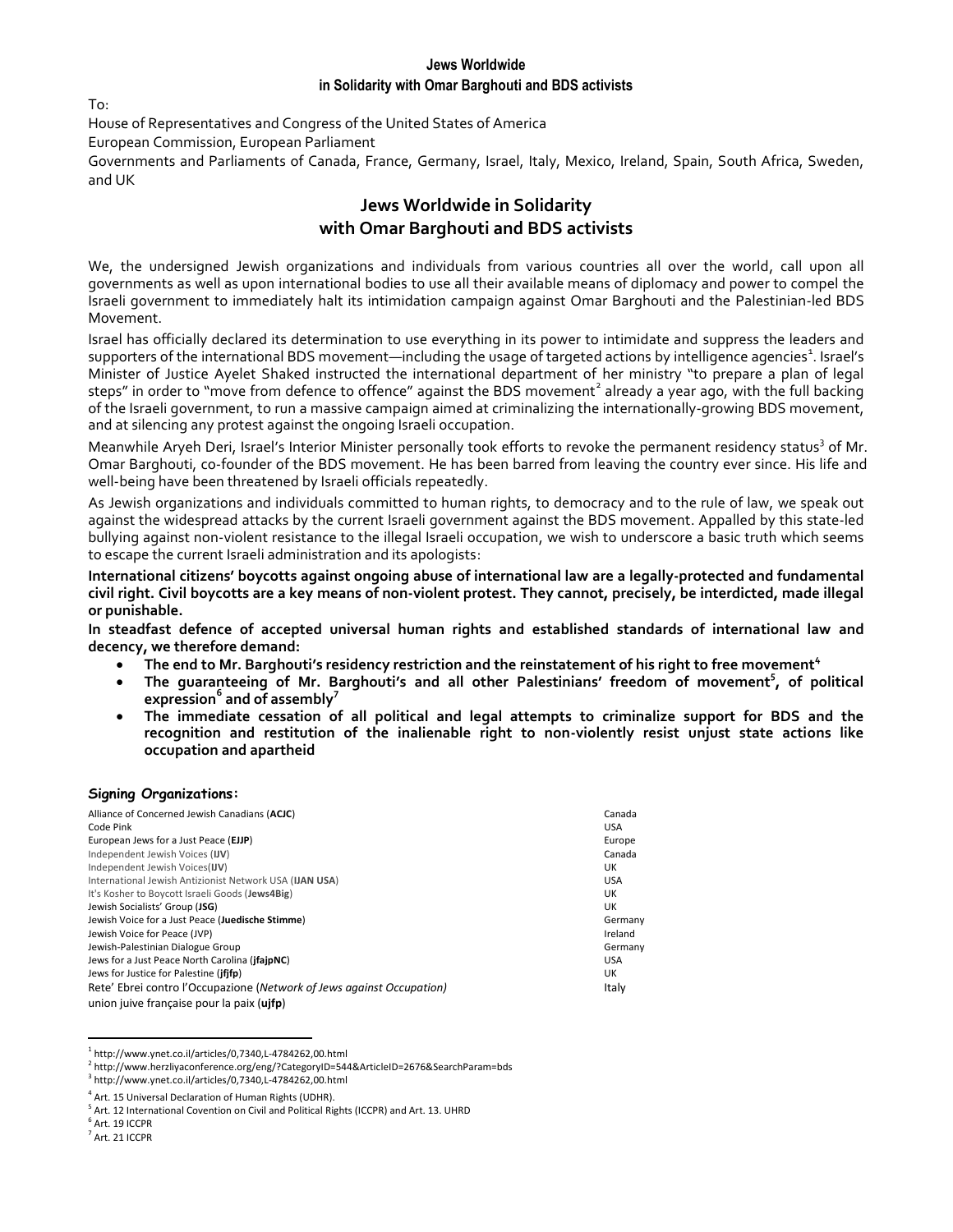| <b>Surname</b> | Name      | Country               | Organization                                                               | <b>Comment</b>                                                                                                                                                                                               |
|----------------|-----------|-----------------------|----------------------------------------------------------------------------|--------------------------------------------------------------------------------------------------------------------------------------------------------------------------------------------------------------|
| Abrams-Hourani | Paula     | Austria               |                                                                            |                                                                                                                                                                                                              |
| Algazi         | Gadi      | Israel                |                                                                            |                                                                                                                                                                                                              |
| <b>Barkin</b>  | David     | Mexico                |                                                                            |                                                                                                                                                                                                              |
| Bar-Tal        | Yossi     | Germany               | Jewish Voice for Peace                                                     |                                                                                                                                                                                                              |
| Bauman         | Jan       | <b>USA</b>            |                                                                            |                                                                                                                                                                                                              |
| Belz           | Gaby      | Switzerland           |                                                                            |                                                                                                                                                                                                              |
| Ben-Artzi      | Ofra      | <b>Israel</b>         |                                                                            |                                                                                                                                                                                                              |
| Benjamin       | Medea     | <b>USA</b>            | Co-Founder, CODEPINK                                                       | 2014, laureate of the Gandhi Peace Award                                                                                                                                                                     |
| Bernstein      | Judith    | Germany               | Jewish-Palestinian Dialogue Group                                          |                                                                                                                                                                                                              |
| Blumberg       | Jonathan  | Canada                |                                                                            |                                                                                                                                                                                                              |
| Briemberg      | Mordechai | Canada                |                                                                            |                                                                                                                                                                                                              |
| <b>Brun</b>    | Jonathan  | Canada                |                                                                            |                                                                                                                                                                                                              |
| Canarutto      | Paola     | Italy                 | "Rete' Ebrei contro l'Occupazione" (Network of Jews<br>against Occupation) |                                                                                                                                                                                                              |
| Chaikin        | Ellen     | Israel                |                                                                            |                                                                                                                                                                                                              |
| Chomsky        | Noam      | <b>USA</b>            |                                                                            |                                                                                                                                                                                                              |
| Corbett        | Sid       | Germany               | Jewish Voice for Peace                                                     |                                                                                                                                                                                                              |
| Doctorow       | Gord      | Canada                |                                                                            |                                                                                                                                                                                                              |
| Epstein        | Ursula    | Germany               |                                                                            |                                                                                                                                                                                                              |
| Feiler         | Dror      | Sweden                | European Jews f. a Just Peace                                              |                                                                                                                                                                                                              |
| Ferster        | Judith    | <b>USA</b>            | Jews for a Just Peace North Carolina                                       | Jews for a Just Peace North Carolina, located in the<br>Triangle area of the NC Piedmont, would like to sign<br>onto the international call for solidarity with Omar<br>Bhargouti and non-violent resistance |
| Fine           | Adrian    | Canada                |                                                                            |                                                                                                                                                                                                              |
| Finzi          | Sylvia    | UK                    | Jews for Justice for Palestinians                                          |                                                                                                                                                                                                              |
| Fisher         | Dan       | <b>USA</b>            |                                                                            |                                                                                                                                                                                                              |
| Forti          | Georgio   | Italy                 | "Rete' Ebrei contro l'Occupazione" (Network of Jews<br>against Occupation) |                                                                                                                                                                                                              |
| Fruchtman      | Ruth      | Germany               | Jewish Voice for Peace                                                     |                                                                                                                                                                                                              |
| Gaster         | Cheryl    | Canada                |                                                                            | Thank you for putting together this letter. We fully<br>endorse its content and would like to sign on.                                                                                                       |
| Gaster         | Zwi       | Canada                |                                                                            |                                                                                                                                                                                                              |
| Giora          | Rachel    | Israel                |                                                                            |                                                                                                                                                                                                              |
| Golan          | Neta      | Ramallah<br>Palestine |                                                                            |                                                                                                                                                                                                              |
| Goldschmidt    | Judy      | Canada                |                                                                            |                                                                                                                                                                                                              |
| Gowenlock      | Bob       | Canada                |                                                                            | I would like to add my endorsement of the call f.<br>internati. solidarity in support of Barghouti express<br>support f. the BDS movement                                                                    |
| Grand          | Larry     | <b>USA</b>            |                                                                            |                                                                                                                                                                                                              |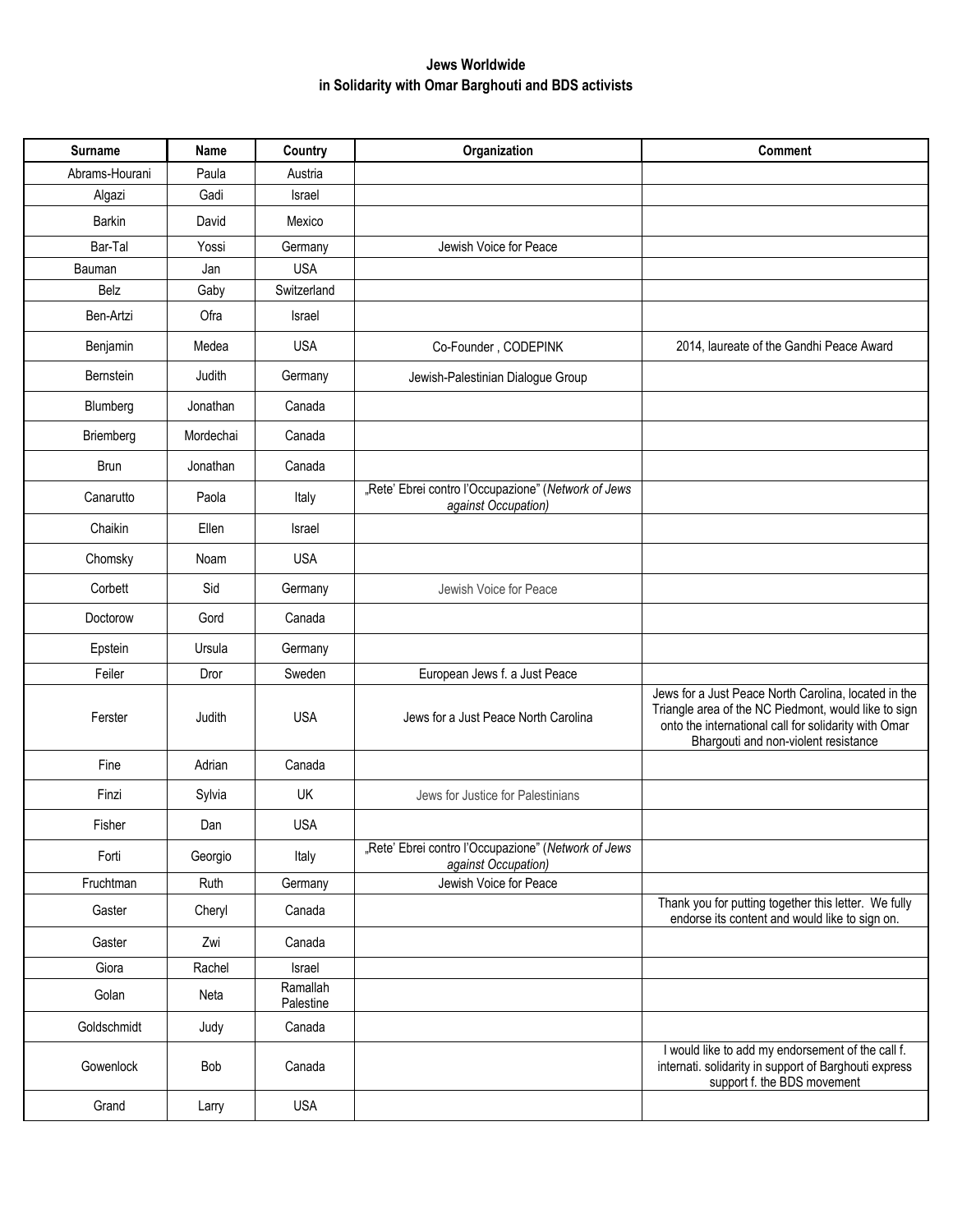| <b>Hefets</b>             | Iris          | Germany       | Jewish Voice for Peace                                                  |                                                                                                                                                               |
|---------------------------|---------------|---------------|-------------------------------------------------------------------------|---------------------------------------------------------------------------------------------------------------------------------------------------------------|
| Heller                    | Stanley       | <b>USA</b>    |                                                                         | host "The Struggle" TV News                                                                                                                                   |
| Hever                     | Shir          | Germany       | Jewish Voice for Peace                                                  |                                                                                                                                                               |
| Iten-Gilden               | Dorrie        |               |                                                                         |                                                                                                                                                               |
| Javanshir                 | Jake          | Canada        |                                                                         | I stand in solidarity and justice with Omar<br>Barghouti.I'm Jewish and lived in Israel for 20 years.                                                         |
| Kaiser-Livne              | Michal        | Germany       | Jewish Voice for Peace                                                  |                                                                                                                                                               |
| Kasrils<br>Minister retd. | Ronnie        | South Africa  | former South African Government Minister                                | I support your appeal. Please add my name                                                                                                                     |
| Kershnar                  | Sara          | <b>USA</b>    | Co-founder, Coordinator International Jewish<br>Antizionist Network USA |                                                                                                                                                               |
| Khazzam                   | Mira          | Canada/Israel | Jewish Voices for Peace                                                 |                                                                                                                                                               |
| Kochen                    | Michael       | Germany       |                                                                         |                                                                                                                                                               |
| Kuper                     | Richard       | UK            | Jews for Justice for Palestinians                                       |                                                                                                                                                               |
| Langer                    | Felicia       | Germany       | Jewish Voice for Peace                                                  | 1990 laureate of the Right Levlihood Award                                                                                                                    |
| Larson                    | Peter         | Canada        |                                                                         |                                                                                                                                                               |
| Lemberg                   | Lynda         | Canada        | Independent Jewish Voices                                               |                                                                                                                                                               |
| Levy                      | Lesly         | Canada        |                                                                         |                                                                                                                                                               |
| Lippman                   | Abbi          | Canada        |                                                                         |                                                                                                                                                               |
| Lowi                      | Henry Naftali | Canada        |                                                                         |                                                                                                                                                               |
| Maccoby                   | Deborah       | UK            | Jews for Justice for Palestinians                                       |                                                                                                                                                               |
| Machover                  | Moshe         | UK            |                                                                         | I am happy to sign the call for solidarity with Omar<br>Barghouti, and am copying this email to the persons<br>you mention, to encourage them to do likewise. |
| Maimouni                  | Miriam        | Germany       |                                                                         |                                                                                                                                                               |
| Mankovitz                 | Helga         | Canada        |                                                                         |                                                                                                                                                               |
| Matar                     | Anat          | Israel        |                                                                         |                                                                                                                                                               |
| Melzer                    | Abi           | Germany       |                                                                         |                                                                                                                                                               |
| Merav                     | Amir          | Ireland       | Jewish Voice for a Just Peace                                           |                                                                                                                                                               |
| Mivasair, Rabbi<br>retd.  | David         | Canada        | Ahavat Olam Synagoge                                                    |                                                                                                                                                               |
| Naaman                    | Dorit         | Canada        |                                                                         |                                                                                                                                                               |
| Naor                      | Dorothy       | Israel        |                                                                         |                                                                                                                                                               |
| Neiman                    | Ofer          | Israel        | Boycott-<br>supporting the BDS call from within Israel                  |                                                                                                                                                               |
| Nelsen                    | Diana         | UK            | Jews for Justice for Palestinians                                       |                                                                                                                                                               |
| Nestel                    | Sheryl        | Canada        | Independent Jewish Voices                                               |                                                                                                                                                               |
| Peled                     | Nurit         | Israel        |                                                                         | 2001 laureate of the Sakharov Prize<br>for human rights and the Freedom of Thought                                                                            |
| Peles                     | Laser         | Spain         |                                                                         |                                                                                                                                                               |
| Ralph                     | Diana         | Canada        | Independent Jewish Voices                                               |                                                                                                                                                               |
| Rebick                    | Judy          | Canada        |                                                                         |                                                                                                                                                               |
| Reisin                    | Fanny-M.      | Germany       | Jewish Voice f. Peace                                                   |                                                                                                                                                               |
| Reitman                   | Jerry         | Canada        |                                                                         | I am writing as an ethnic Jewish person who<br>supports the values and actions of Omar Barghouti                                                              |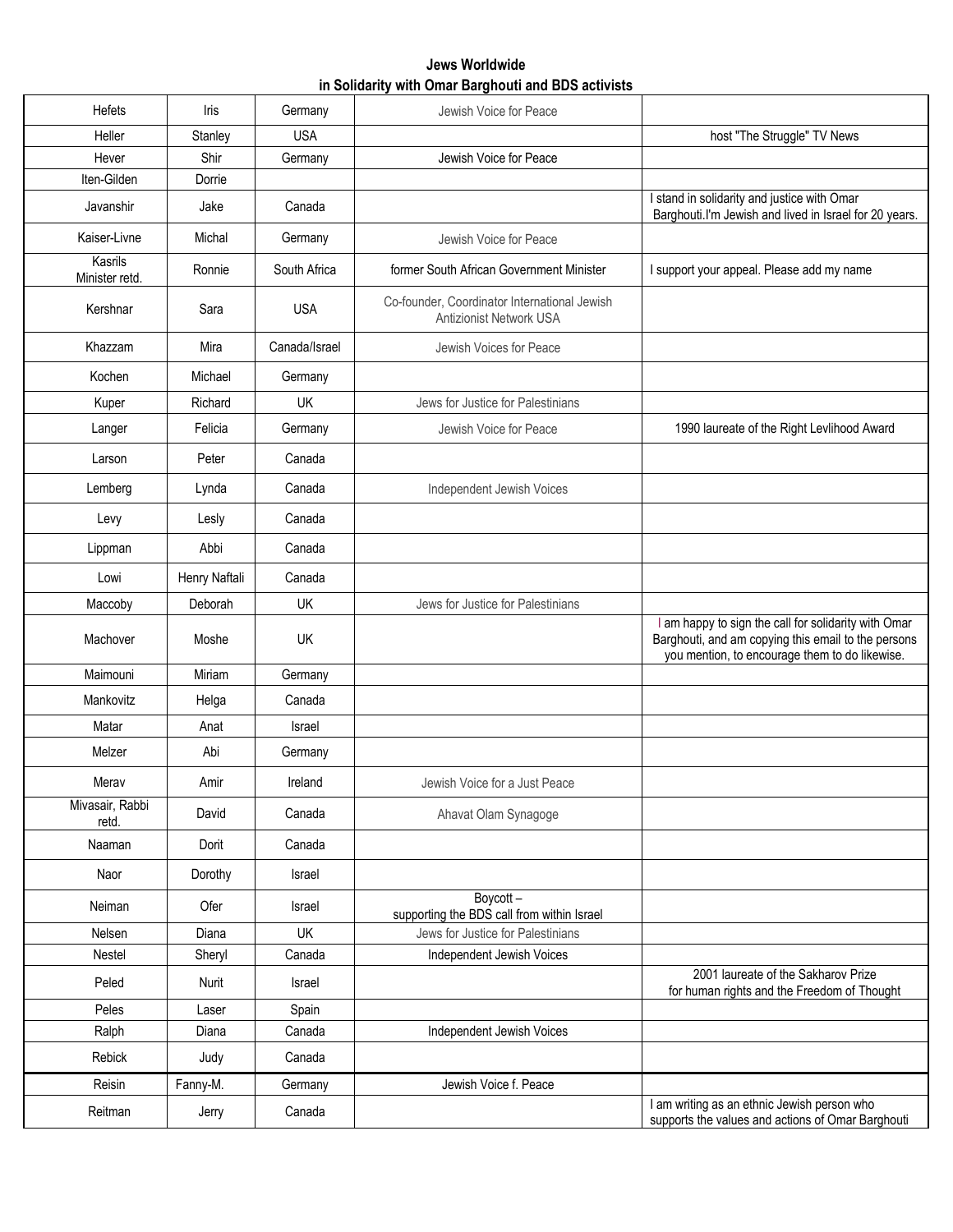|                        |                |                |                                                                         | and I equally support the humanitarian principles of<br>BDS.                                                                                                                                                                                                                                                                                                                                                                                                                                                                                                                                              |
|------------------------|----------------|----------------|-------------------------------------------------------------------------|-----------------------------------------------------------------------------------------------------------------------------------------------------------------------------------------------------------------------------------------------------------------------------------------------------------------------------------------------------------------------------------------------------------------------------------------------------------------------------------------------------------------------------------------------------------------------------------------------------------|
| Reuben                 | Roth           | Canada         |                                                                         |                                                                                                                                                                                                                                                                                                                                                                                                                                                                                                                                                                                                           |
| Rose                   | Jacqueline     | UK             | Independent Jewish Voices                                               |                                                                                                                                                                                                                                                                                                                                                                                                                                                                                                                                                                                                           |
| Rose                   | Steven         | UK             |                                                                         |                                                                                                                                                                                                                                                                                                                                                                                                                                                                                                                                                                                                           |
| Rosenberg              | Carl           | Canada         |                                                                         |                                                                                                                                                                                                                                                                                                                                                                                                                                                                                                                                                                                                           |
| Rosenberg              | David          | UK             | Jewish Socialist Group                                                  |                                                                                                                                                                                                                                                                                                                                                                                                                                                                                                                                                                                                           |
| Rosengarten            | Lillian        | <b>USA</b>     |                                                                         | Palestinian Rights Activist Author- "Survival and<br>Conscience: From The Shadows Of Nazi Germany<br>To The Jewish Boat To Gaza "(Just World Books<br>2015                                                                                                                                                                                                                                                                                                                                                                                                                                                |
| Saifer                 | Ben            | Canada         |                                                                         |                                                                                                                                                                                                                                                                                                                                                                                                                                                                                                                                                                                                           |
| Sebestyen              | Amanda         | UK             |                                                                         | Please add my name to the letter<br>to protect Barghouti and BDS activists                                                                                                                                                                                                                                                                                                                                                                                                                                                                                                                                |
| Shapira                | Yonatan        | Israel         | Boycott-<br>supporting the BDS call from within Israel                  |                                                                                                                                                                                                                                                                                                                                                                                                                                                                                                                                                                                                           |
| Shniad                 | Sid            | Canada         | Independent Jewish Voices                                               |                                                                                                                                                                                                                                                                                                                                                                                                                                                                                                                                                                                                           |
| Silvan                 | Eyal           | Israel, France |                                                                         | Renowned filmmaker, f. e. "Route 181" (2003)                                                                                                                                                                                                                                                                                                                                                                                                                                                                                                                                                              |
| Sommerfeld             | Nirit          | Germany        |                                                                         |                                                                                                                                                                                                                                                                                                                                                                                                                                                                                                                                                                                                           |
| Stambul                | Pierre         | France         | Chairman union juive française pour la paix                             |                                                                                                                                                                                                                                                                                                                                                                                                                                                                                                                                                                                                           |
| Sullivan               | Sheila         | Canada         |                                                                         |                                                                                                                                                                                                                                                                                                                                                                                                                                                                                                                                                                                                           |
| Sullivan               | Dwyer          | Canada         |                                                                         |                                                                                                                                                                                                                                                                                                                                                                                                                                                                                                                                                                                                           |
| Swartz                 | Donald         | Canada         |                                                                         |                                                                                                                                                                                                                                                                                                                                                                                                                                                                                                                                                                                                           |
| Thompson               | Miriam         | <b>USA</b>     | Jewish Voice for Peace                                                  |                                                                                                                                                                                                                                                                                                                                                                                                                                                                                                                                                                                                           |
| Tyler                  | Levitan        | Canada         | Independent Jewish Voices                                               |                                                                                                                                                                                                                                                                                                                                                                                                                                                                                                                                                                                                           |
| Ury                    | Tanja          | Gemany         | Jewish Voice for Peace                                                  |                                                                                                                                                                                                                                                                                                                                                                                                                                                                                                                                                                                                           |
| Verleger               | Rolf           | Germany        | Jewish Voice for Peace                                                  | Member of Central Council of Jews in Germany<br>2005-2009                                                                                                                                                                                                                                                                                                                                                                                                                                                                                                                                                 |
| <b>Victory Spiegel</b> | Miriam         | <b>USA</b>     |                                                                         |                                                                                                                                                                                                                                                                                                                                                                                                                                                                                                                                                                                                           |
| Waterman               | Peter          | Canada         |                                                                         | I support this appeal for the same reason that I<br>supported the campaign against South African<br>apartheid, against the discrimination of Soviet Jews,<br>against the repression in Colonial Kenya, against the<br>legal execution of the Rosenbergs in the USA (I<br>could continue).<br>It is a sign of weakness of the regime in Israel that<br>they lash out in ever-more vicious and stupid ways,<br>like every repressive regime in crisis.<br>That does not make this particular piece of<br>repressive action anything to celebrate. It is a<br>provocation to protest and I am so protesting. |
| Weiss                  | Suzanne        | Canada         |                                                                         | <b>Holocaust Survivor</b>                                                                                                                                                                                                                                                                                                                                                                                                                                                                                                                                                                                 |
| Weizfeld               | Abraham        | Canada         | Alliance of Concerned Jewish Canadians                                  |                                                                                                                                                                                                                                                                                                                                                                                                                                                                                                                                                                                                           |
| Welber                 | Samuel         | Austria        | Jewish Voice for Peace                                                  |                                                                                                                                                                                                                                                                                                                                                                                                                                                                                                                                                                                                           |
| Wiener-Barraud         | Samuel         | Switzerland    | Jüdische Stimme für Demokratie<br>und Gerechtigkeit in Israel/Palästina |                                                                                                                                                                                                                                                                                                                                                                                                                                                                                                                                                                                                           |
| Wesley                 | Elena          | Israel         |                                                                         |                                                                                                                                                                                                                                                                                                                                                                                                                                                                                                                                                                                                           |
| Winizki                | Eva            | Switzerland    |                                                                         |                                                                                                                                                                                                                                                                                                                                                                                                                                                                                                                                                                                                           |
| Wolterstaedt           | <b>Barbara</b> | Germany        |                                                                         | Hiermit schließe ich mich dem Aufruf von jüdischen<br>Organisationen und Individuen in Solidarität mit<br>Omar Barghouti und den von massiven Übergriffen<br>bedrohten und belangten Aktivisten des gewaltfreien                                                                                                                                                                                                                                                                                                                                                                                          |